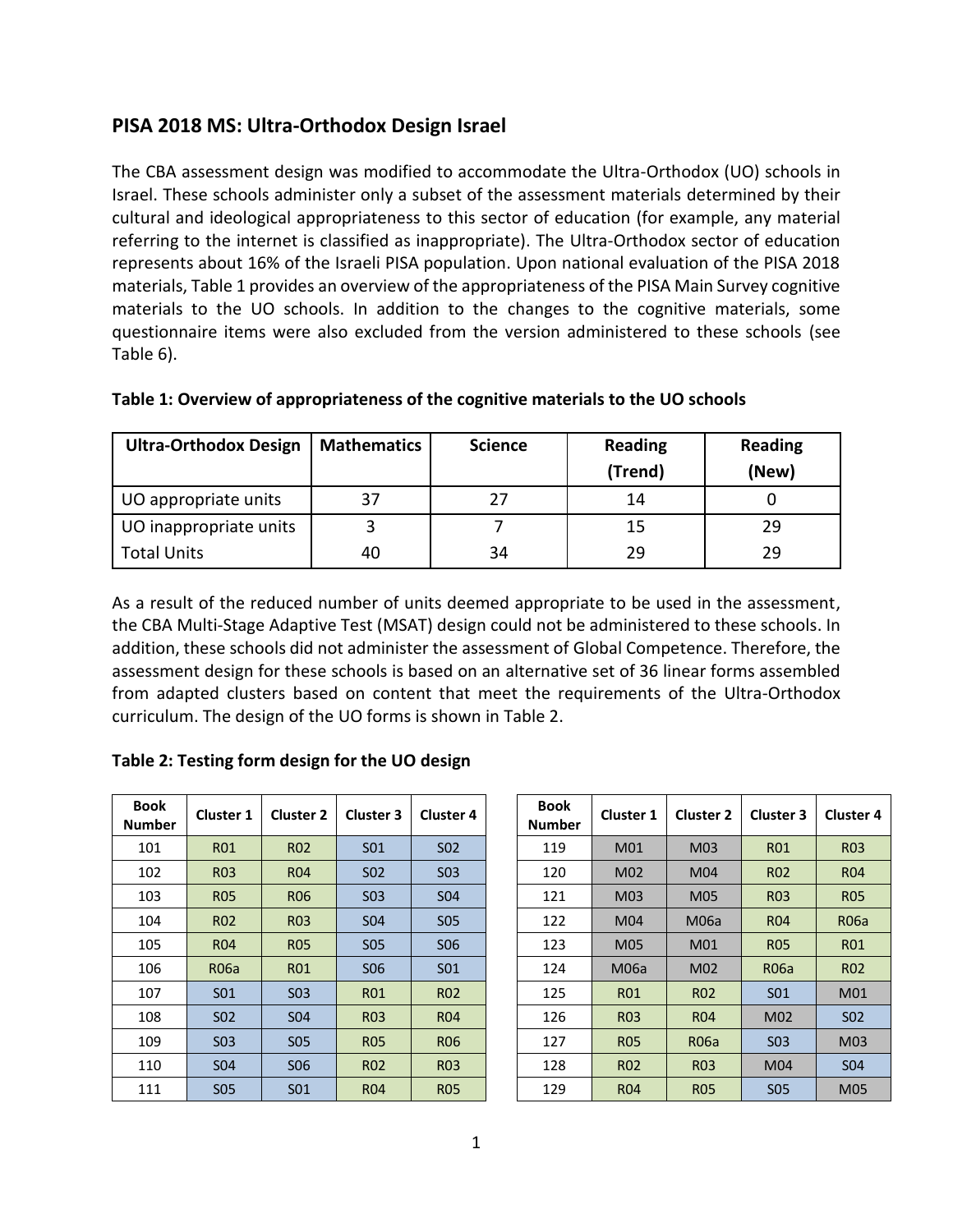| <b>Book</b><br><b>Number</b> | <b>Cluster 1</b> | <b>Cluster 2</b> | <b>Cluster 3</b> | <b>Cluster 4</b> | <b>Book</b><br><b>Numbe</b> |
|------------------------------|------------------|------------------|------------------|------------------|-----------------------------|
| 112                          | <b>SO6</b>       | S <sub>0</sub> 2 | R06a             | <b>R01</b>       | 130                         |
| 113                          | <b>R01</b>       | R <sub>03</sub>  | M01              | M02              | 131                         |
| 114                          | R <sub>02</sub>  | R <sub>04</sub>  | M02              | M03              | 132                         |
| 115                          | <b>R03</b>       | <b>R05</b>       | M03              | M04              | 133                         |
| 116                          | <b>R04</b>       | <b>R06a</b>      | M04              | M05              | 134                         |
| 117                          | <b>R05</b>       | <b>R01</b>       | M05              | <b>M06a</b>      | 135                         |
| 118                          | R06a             | R <sub>02</sub>  | M06a             | M01              | 136                         |

| 30ok<br>ımber | <b>Cluster 1</b> | <b>Cluster 2</b> | <b>Cluster 3</b> | <b>Cluster 4</b> | <b>Book</b><br><b>Number</b> | <b>Cluster 1</b> | <b>Cluster 2</b> | <b>Cluster 3</b> | <b>Cluster 4</b> |
|---------------|------------------|------------------|------------------|------------------|------------------------------|------------------|------------------|------------------|------------------|
| 112           | S <sub>06</sub>  | S <sub>02</sub>  | <b>R06a</b>      | <b>R01</b>       | 130                          | <b>R06a</b>      | <b>R01</b>       | M06a             | S <sub>06</sub>  |
| 113           | <b>R01</b>       | <b>R03</b>       | M01              | M02              | 131                          | M01              | <b>SO1</b>       | R <sub>01</sub>  | <b>R03</b>       |
| 114           | <b>RO2</b>       | <b>R04</b>       | M02              | M03              | 132                          | S <sub>0</sub> 2 | M02              | <b>RO2</b>       | <b>R04</b>       |
| 115           | <b>R03</b>       | <b>R05</b>       | M03              | M04              | 133                          | M03              | S <sub>0</sub> 3 | <b>R03</b>       | <b>R05</b>       |
| 116           | <b>R04</b>       | <b>R06a</b>      | M04              | M05              | 134                          | S <sub>04</sub>  | M04              | <b>R04</b>       | <b>R06a</b>      |
| 117           | <b>R05</b>       | <b>R01</b>       | M05              | <b>M06a</b>      | 135                          | M05              | <b>SO5</b>       | <b>RO5</b>       | <b>R01</b>       |
| 118           | <b>R06a</b>      | <b>RO2</b>       | <b>M06a</b>      | M01              | 136                          | <b>SO6</b>       | <b>M06a</b>      | <b>R06a</b>      | <b>R02</b>       |

Where :

R01-R06a represent reading clusters S01-S06 represent science clusters M01-M06a represent math clustes

As the UO clusters represent a modified version of the standard clusters (CBA or CBA/PBA), Tables 3-5 show the list of CBA units included in each of these UO clusters. Please note that the adaptations to these were always made at the unit level so only intact units were excluded, rather than items within the units.

#### **Table 3: Mathematics clusters for the UO design**

| <b>UO</b>      |                             | <b>UO</b>       |                               |
|----------------|-----------------------------|-----------------|-------------------------------|
| <b>Math</b>    |                             | <b>Math</b>     |                               |
| <b>Cluster</b> | <b>Math Units</b>           | <b>Cluster</b>  | <b>Math Units</b>             |
| M01            | MAT/M033-AViewRoom          | M03             | MAT/M420-Transport            |
| M01            | MAT/M474-RunningTime        | M03             | MAT/M446-ThermometerCricket   |
| M01            | MAT/M155-PopulationPyramids | M03             | MAT/M559-TelephoneRates       |
| M01            | MAT/M411-Diving             | M03             | MAT/M828-CarbonDioxide        |
| M01            | MAT/M803-Labels             | M <sub>03</sub> | MAT/M464-Fence                |
| M01            | MAT/M442-Braille            | M04             | MAT/M982-EmploymentData       |
| M01            | MAT/M462-ThirdSide          | M04             | MAT/M992-Spacers              |
| M01            | MAT/M034-Bricks             | M04             | MAT/M915-CarbonTax            |
| M02            | MAT/M305-Map                | M04             | MAT/M906-CrazyAnts            |
| M02            | MAT/M496-CashWithdrawal     | M04             | MAT/M00K-WheelchairBasketball |
| M02            | MAT/M423-TossingCoins       | M05             | MAT/M909-SpeedingFines        |
| M02            | MAT/M192-Containers         | M05             | MAT/M949-RoofTrussDesign      |
| M02            | MAT/M406-RunningTracks      | M05             | MAT/M955-Migration            |
| M02            | MAT/M603-NumberCheck        | M05             | MAT/M998-BikeRental           |
| M02            | MAT/M571-StopTheCar         | <b>M06A</b>     | MAT/M905-TennisBalls          |
| M02            | MAT/M564-ChairLift          | <b>M06A</b>     | MAT/M954-MedicineDoses        |
| M03            | MAT/M447-TileArrangement    | <b>M06A</b>     | MAT/M943-Arches               |
| M03            | MAT/M273-Pipelines          | <b>M06A</b>     | MAT/M953-FluTest              |

| <b>UO</b><br><b>Math</b> |                               |
|--------------------------|-------------------------------|
| <b>Cluster</b>           | <b>Math Units</b>             |
| M03                      | MAT/M420-Transport            |
| M03                      | MAT/M446-ThermometerCricket   |
| M03                      | MAT/M559-TelephoneRates       |
| M03                      | MAT/M828-CarbonDioxide        |
| M03                      | MAT/M464-Fence                |
| M04                      | MAT/M982-EmploymentData       |
| M04                      | MAT/M992-Spacers              |
| M04                      | MAT/M915-CarbonTax            |
| M04                      | MAT/M906-CrazyAnts            |
| M04                      | MAT/M00K-WheelchairBasketball |
| M05                      | MAT/M909-SpeedingFines        |
| M05                      | MAT/M949-RoofTrussDesign      |
| M05                      | MAT/M955-Migration            |
| M05                      | MAT/M998-BikeRental           |
| <b>M06A</b>              | MAT/M905-TennisBalls          |
| <b>M06A</b>              | MAT/M954-MedicineDoses        |
| <b>M06A</b>              | MAT/M943-Arches               |
| <b>M06A</b>              | MAT/M953-FluTest              |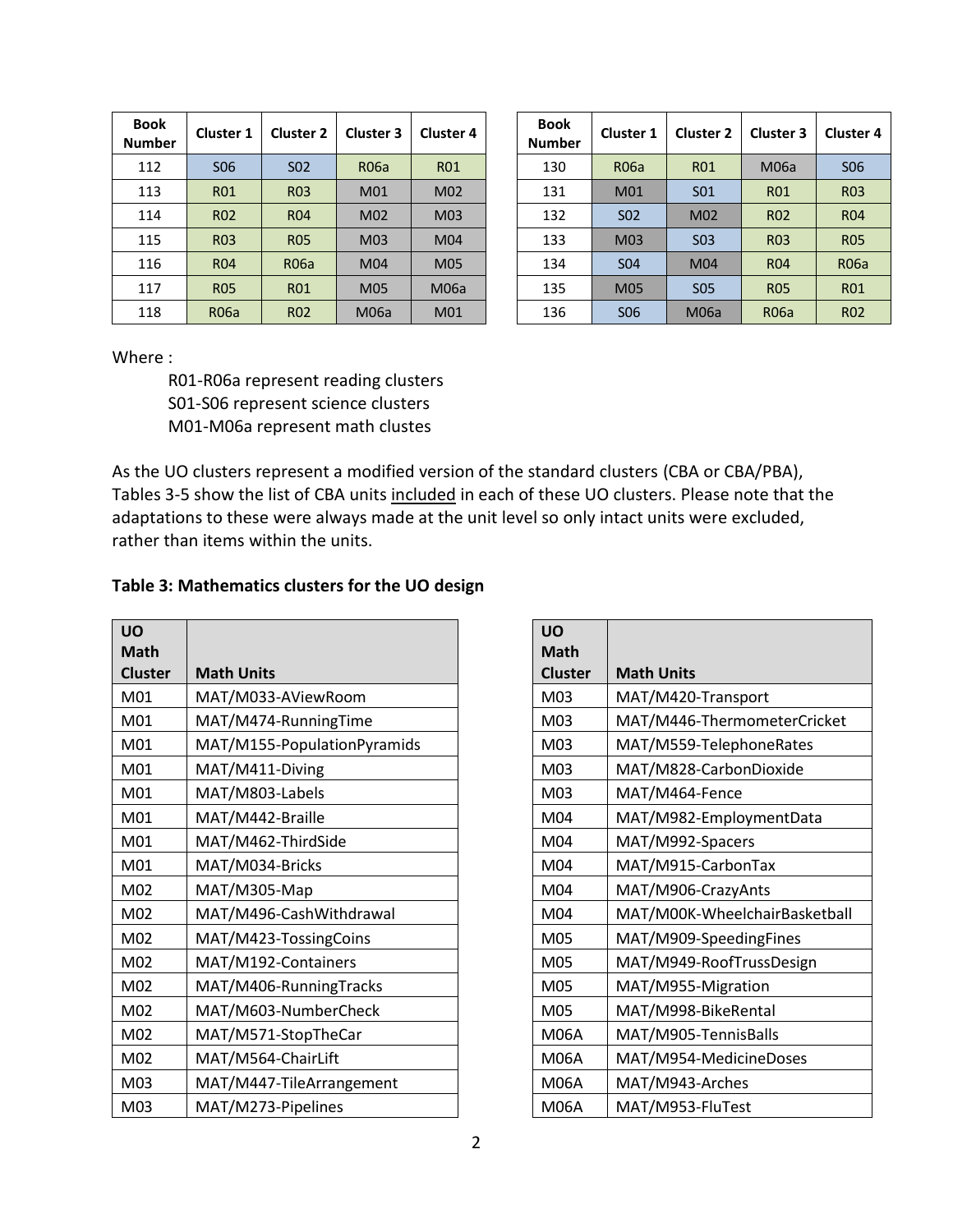#### **Table 4: Reading clusters for the UO design**

| <b>UO</b><br><b>Reading</b> |                           | <b>UO</b><br><b>Reading</b> |                             |
|-----------------------------|---------------------------|-----------------------------|-----------------------------|
| <b>Clusters</b>             | <b>Reading Units</b>      | <b>Clusters</b>             | <b>Reading Units</b>        |
| R01                         | REA/R219-Employment       | <b>R03</b>                  | REA/R412-WorldLanguages     |
| R01                         | REA/R220-SouthPole        | R <sub>04</sub>             | REA/R456-Biscuits           |
| R <sub>02</sub>             | REA/R227-Optician         | R <sub>04</sub>             | REA/R466-WorkRight          |
| <b>R02</b>                  | REA/R111-Exchange         | R <sub>04</sub>             | REA/R446-JobVacancy         |
| <b>R02</b>                  | REA/R055-DruggedSpiders   | <b>R05</b>                  | REA/R455-ChocolateAndHealth |
| <b>R02</b>                  | REA/R104-Telephone        | <b>R06A</b>                 | REA/R083-HouseholdWork      |
| <b>R03</b>                  | REA/R420-ChildrensFutures | <b>R06A</b>                 | REA/R442-Galileo            |

### **Table 5: Science clusters for the UO design**

| <b>UO</b>        |                                   | <b>UO</b>       |                |                                |
|------------------|-----------------------------------|-----------------|----------------|--------------------------------|
| <b>Science</b>   |                                   |                 | <b>Science</b> |                                |
| <b>Cluster</b>   | <b>Science Units</b>              |                 | <b>Cluster</b> | <b>Science Units</b>           |
| S <sub>01</sub>  | SCI/S408-WildOatGrass             | S04             |                | SCI/S428-BacteriaInMilk        |
| S01              | SCI/S413-PlasticAge               | S04             |                | SCI/S634-Vaccination           |
| <b>SO1</b>       | SCI/S635-SaveTheFish              | <b>SO4</b>      |                | SCI/S629-SolarCooker           |
| <b>SO1</b>       | SCI/S604-WaterFromFog             | <b>SO5</b>      |                | SCI/S498-ExperimentalDigestion |
|                  | SCI/S625-                         |                 |                |                                |
| S01              | WildfiresAndTheFireTriangle       | <b>S05</b>      |                | SCI/S514-DevelopmentAndDisas   |
| S <sub>01</sub>  | SCI/S626-SoundInMarineHabitats    | <b>S05</b>      |                | SCI/S605-GeothermalEnergy      |
| S <sub>0</sub> 2 | SCI/S643-LightBulbs               | <b>S05</b>      |                | SCI/S646-Nanoparticles         |
| S <sub>0</sub> 2 | SCI/S610-Brain-controlledRobotics | <b>S05</b>      |                | SCI/S620-Tornadoes             |
|                  |                                   |                 |                | SCI/S645-                      |
| <b>SO3</b>       | SCI/S466-ForestFires              | <b>S05</b>      |                | CarbonDioxideInEarthsAtmosph   |
| <b>SO3</b>       | SCI/S256-Spoons                   | S <sub>06</sub> |                | SCI/S478-Antibiotics           |
| <b>SO3</b>       | SCI/S326-Milk                     | S <sub>06</sub> |                | SCI/S627-CarTyres              |
| <b>SO3</b>       | SCI/S602-UrbanHeatIslandEffect    | S <sub>06</sub> |                | SCI/S638-OilSpills             |
| <b>SO3</b>       | SCI/S603-ElephantsAndAcaciaTrees  | S06             |                | SCI/S615-Tsunami               |
| <b>SO3</b>       | SCI/S657-InvasiveSpecies          |                 |                |                                |

| <b>UO</b><br><b>Reading</b><br><b>Clusters</b> | <b>Reading Units</b>        |
|------------------------------------------------|-----------------------------|
| R <sub>0</sub> 3                               | REA/R412-WorldLanguages     |
| R <sub>04</sub>                                | REA/R456-Biscuits           |
| <b>R04</b>                                     | REA/R466-WorkRight          |
| R <sub>04</sub>                                | REA/R446-JobVacancy         |
| <b>R05</b>                                     | REA/R455-ChocolateAndHealth |
| <b>R06A</b>                                    | REA/R083-HouseholdWork      |
| R06A                                           | REA/R442-Galileo            |

|                                   | <b>UO</b>      |                                 |
|-----------------------------------|----------------|---------------------------------|
|                                   | <b>Science</b> |                                 |
| <b>Science Units</b>              | <b>Cluster</b> | <b>Science Units</b>            |
| SCI/S408-WildOatGrass             | <b>S04</b>     | SCI/S428-BacteriaInMilk         |
| SCI/S413-PlasticAge               | <b>S04</b>     | SCI/S634-Vaccination            |
| SCI/S635-SaveTheFish              | <b>S04</b>     | SCI/S629-SolarCooker            |
| SCI/S604-WaterFromFog             | <b>S05</b>     | SCI/S498-ExperimentalDigestion  |
| SCI/S625-                         |                |                                 |
| WildfiresAndTheFireTriangle       | <b>S05</b>     | SCI/S514-DevelopmentAndDisaster |
| SCI/S626-SoundInMarineHabitats    | <b>S05</b>     | SCI/S605-GeothermalEnergy       |
| SCI/S643-LightBulbs               | <b>S05</b>     | SCI/S646-Nanoparticles          |
| SCI/S610-Brain-controlledRobotics | <b>SO5</b>     | SCI/S620-Tornadoes              |
|                                   |                | SCI/S645-                       |
| SCI/S466-ForestFires              | <b>S05</b>     | CarbonDioxideInEarthsAtmosphere |
| SCI/S256-Spoons                   | <b>SO6</b>     | SCI/S478-Antibiotics            |
| SCI/S326-Milk                     | <b>SO6</b>     | SCI/S627-CarTyres               |
| SCI/S602-UrbanHeatIslandEffect    | <b>SO6</b>     | SCI/S638-OilSpills              |
| SCI/S603-ElephantsAndAcaciaTrees  | <b>SO6</b>     | SCI/S615-Tsunami                |
|                                   |                |                                 |

Table 6 shows items that were deleted from the student questionnaire for the Ultra-Orthodox design. Note that this table only shows the difference between the national Israeli version and the Ultra-Orthodox version, not the difference between the Master version and the Ultra-Orthodox version.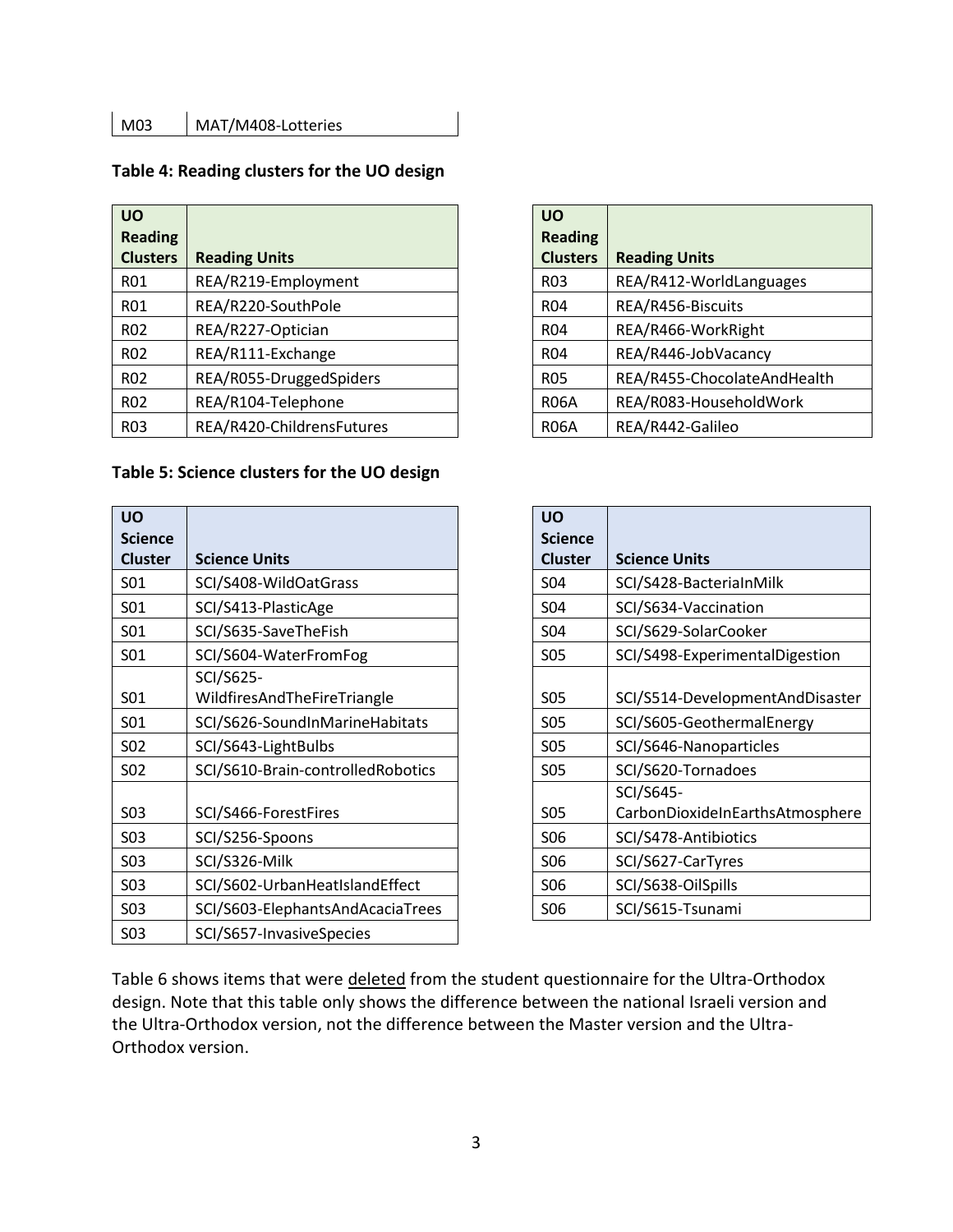## **Table 6: Student questionnaire items deleted from the UO design**

| Question<br>ID | Item ID | <b>Full Item ID</b> | <b>Stem</b>                                                                                                                          | <b>Item</b>                                                                                      |
|----------------|---------|---------------------|--------------------------------------------------------------------------------------------------------------------------------------|--------------------------------------------------------------------------------------------------|
|                |         |                     |                                                                                                                                      |                                                                                                  |
| ST011          | C03TA   | ST011C03TA          | Which of the following are in your home?                                                                                             | A computer you can use for school work                                                           |
| ST011          | C04TA   | ST011C04TA          | Which of the following are in your home?                                                                                             | <b>Educational software</b>                                                                      |
| ST011          | C05TA   | ST011C05TA          | Which of the following are in your home?                                                                                             | A link to the Internet                                                                           |
| ST011          | C06TA   | ST011C06TA          | Which of the following are in your home?                                                                                             | Classic literature (e.g. <shakespeare>)</shakespeare>                                            |
| ST011          | C12NA   | ST011C12NA          | Which of the following are in your home?                                                                                             | Books on art, music, or design                                                                   |
| ST011          | C13TA   | ST011C13TA          | Which of the following are in your home?                                                                                             | <country specific=""> 4WD car</country>                                                          |
|                |         |                     |                                                                                                                                      | <country specific=""> Membership to the theater, GYM, or swimming</country>                      |
| ST011          | C14TA   | ST011C14TA          | Which of the following are in your home?                                                                                             | pool                                                                                             |
|                |         |                     |                                                                                                                                      | <country specific=""> Equipment for leisure activity (For example for</country>                  |
| ST011          | C15TA   | ST011C15TA          | Which of the following are in your home?                                                                                             | diving, for fishing, for ski)                                                                    |
| ST012          | C01TA   | ST012C01TA          | How many of these are there at your home?                                                                                            | Televisions                                                                                      |
| ST012          | C02TA   | ST012C02TA          | How many of these are there at your home?                                                                                            | Cars                                                                                             |
| ST012          | C03NA   | ST012C03NA          | How many of these are there at your home?                                                                                            | <cell phones=""> with Internet access (e.g. smartphones)</cell>                                  |
| ST012          | C04NA   | ST012C04NA          | How many of these are there at your home?                                                                                            | Computers (desktop computer, portable laptop, or notebook)                                       |
| ST012          | C05NA   | ST012C05NA          | How many of these are there at your home?                                                                                            | <tablet computers=""> (e.g. <ipad®>, <blackberry® playbooktm="">)</blackberry®></ipad®></tablet> |
| ST012          | C06NA   | ST012C06NA          | How many of these are there at your home?                                                                                            | E-book readers (e.g. <kindletm>, <kobo>, <bookeen>)</bookeen></kobo></kindletm>                  |
| ST012          | C07NA   | ST012C07NA          | How many of these are there at your home?                                                                                            | Musical instruments (e.g. guitar, piano)                                                         |
|                |         |                     | How often do these things happen in your <test< td=""><td></td></test<>                                                              |                                                                                                  |
| ST097          | Q01TA   | ST097Q01TA          | language lessons>?                                                                                                                   | Students don't listen to what the teacher says.                                                  |
|                |         |                     | How often do these things happen in your <test< td=""><td></td></test<>                                                              |                                                                                                  |
| ST097          | Q02TA   | ST097Q02TA          | language lessons>?                                                                                                                   | There is noise and disorder.                                                                     |
|                |         |                     | How often do these things happen in your <test< td=""><td></td></test<>                                                              |                                                                                                  |
| ST097          | Q03TA   | ST097Q03TA          | language lessons>?                                                                                                                   | The teacher has to wait a long time for students to quiet down.                                  |
|                |         |                     | How often do these things happen in your <test< td=""><td></td></test<>                                                              |                                                                                                  |
| ST097          | Q04TA   | ST097Q04TA          | language lessons>?                                                                                                                   | Students cannot work well.                                                                       |
|                |         |                     | How often do these things happen in your <test< td=""><td>Students don't start working for a long time after the lesson</td></test<> | Students don't start working for a long time after the lesson                                    |
| ST097          | Q05TA   | ST097Q05TA          | language lessons>?                                                                                                                   | begins.                                                                                          |
|                |         |                     | How often do these things happen in your <test< td=""><td></td></test<>                                                              |                                                                                                  |
| ST100          | Q01TA   | ST100Q01TA          | language lessons>?                                                                                                                   | The teacher shows an interest in every student's learning.                                       |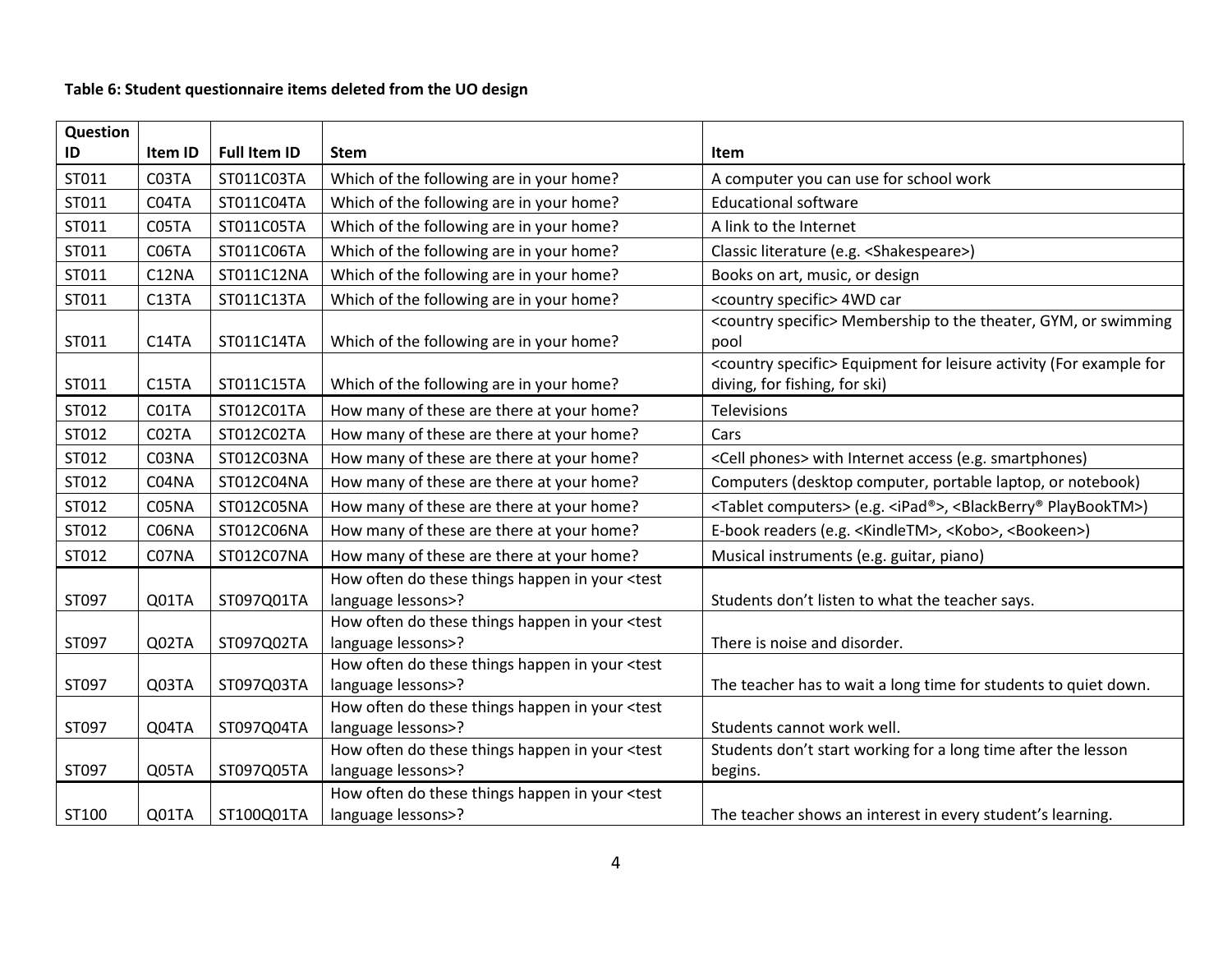| Question |         |                     |                                                                                                                                        |                                                                    |
|----------|---------|---------------------|----------------------------------------------------------------------------------------------------------------------------------------|--------------------------------------------------------------------|
| ID       | Item ID | <b>Full Item ID</b> | <b>Stem</b>                                                                                                                            | Item                                                               |
|          |         |                     | How often do these things happen in your <test< td=""><td></td></test<>                                                                |                                                                    |
| ST100    | Q02TA   | ST100Q02TA          | language lessons>?                                                                                                                     | The teacher gives extra help when students need it.                |
|          |         |                     | How often do these things happen in your <test< td=""><td></td></test<>                                                                |                                                                    |
| ST100    | Q03TA   | ST100Q03TA          | language lessons>?                                                                                                                     | The teacher helps students with their learning.                    |
|          |         |                     | How often do these things happen in your <test< td=""><td></td></test<>                                                                |                                                                    |
| ST100    | Q04TA   | ST100Q04TA          | language lessons>?                                                                                                                     | The teacher continues teaching until the students understand.      |
|          |         |                     | How often do these things happen in your <test< td=""><td></td></test<>                                                                |                                                                    |
| ST102    | Q01TA   | ST102Q01TA          | language lessons>?                                                                                                                     | The teacher sets clear goals for our learning.                     |
|          |         |                     | How often do these things happen in your <test< td=""><td>The teacher asks questions to check whether we have understood</td></test<>  | The teacher asks questions to check whether we have understood     |
| ST102    | Q02TA   | ST102Q02TA          | language lessons>?                                                                                                                     | what was taught.                                                   |
|          |         |                     | How often do these things happen in your <test< td=""><td>At the beginning of a lesson, the teacher presents a short</td></test<>      | At the beginning of a lesson, the teacher presents a short         |
| ST102    | Q03TA   | ST102Q03TA          | language lessons>?                                                                                                                     | summary of the previous lesson.                                    |
|          |         |                     | How often do these things happen in your <test< td=""><td></td></test<>                                                                |                                                                    |
| ST102    | Q04TA   | ST102Q04TA          | language lessons>?                                                                                                                     | The teacher tells us what we have to learn.                        |
|          |         |                     | Thinking of your past two <test language="" lessons="">:</test>                                                                        |                                                                    |
|          |         |                     | how much do you disagree or agree with the                                                                                             | The teacher made me feel confident in my ability to do well in the |
| ST211    | Q01HA   | ST211Q01HA          | following statements?                                                                                                                  | course.                                                            |
|          |         |                     | Thinking of your past two <test language="" lessons="">:</test>                                                                        |                                                                    |
|          |         |                     | how much do you disagree or agree with the                                                                                             |                                                                    |
| ST211    | Q02HA   | ST211Q02HA          | following statements?                                                                                                                  | The teacher listened to my view on how to do things.               |
|          |         |                     | Thinking of your past two <test language="" lessons="">:</test>                                                                        |                                                                    |
|          |         |                     | how much do you disagree or agree with the                                                                                             |                                                                    |
| ST211    | Q03HA   | ST211Q03HA          | following statements?                                                                                                                  | I felt that my teacher understood me.                              |
|          |         |                     | How often do these things happen in your <test< td=""><td></td></test<>                                                                |                                                                    |
| ST212    | Q01HA   | ST212Q01HA          | language lessons>?                                                                                                                     | The teacher adapts the lesson to my class's needs and knowledge.   |
|          |         |                     | How often do these things happen in your <test< td=""><td>The teacher provides individual help when a student has</td></test<>         | The teacher provides individual help when a student has            |
| ST212    | Q02HA   | ST212Q02HA          | language lessons>?                                                                                                                     | difficulties understanding a topic or task.                        |
|          |         |                     | How often do these things happen in your <test< td=""><td>The teacher changes the structure of the lesson on a topic that</td></test<> | The teacher changes the structure of the lesson on a topic that    |
| ST212    | Q03HA   | ST212Q03HA          | language lessons>?                                                                                                                     | most students find difficult to understand.                        |
|          |         |                     | How often do these things happen in your <test< td=""><td></td></test<>                                                                |                                                                    |
| ST104    | Q02NA   | ST104Q02NA          | language lessons>?                                                                                                                     | The teacher gives me feedback on my strengths in this subject.     |
|          |         |                     | How often do these things happen in your <test< td=""><td></td></test<>                                                                |                                                                    |
| ST104    | Q03NA   | ST104Q03NA          | language lessons>?                                                                                                                     | The teacher tells me in which areas I can still improve.           |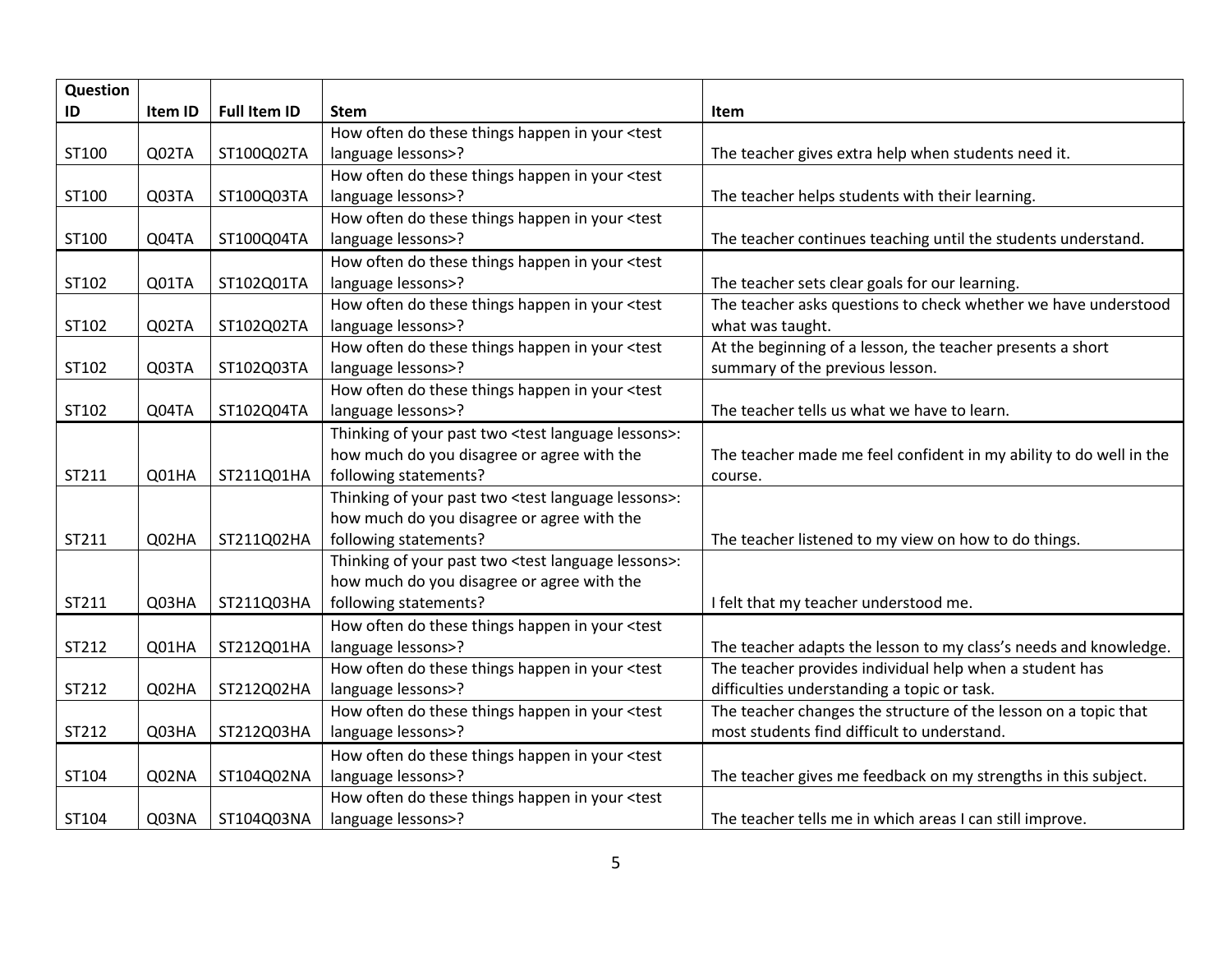| Question |         |                     |                                                                              |                                                                   |
|----------|---------|---------------------|------------------------------------------------------------------------------|-------------------------------------------------------------------|
| ID       | Item ID | <b>Full Item ID</b> | <b>Stem</b>                                                                  | Item                                                              |
|          |         |                     | How often do these things happen in your <test< td=""><td></td></test<>      |                                                                   |
| ST104    | Q04NA   | ST104Q04NA          | language lessons>?                                                           | The teacher tells me how I can improve my performance.            |
|          |         |                     | Thinking of your past two <test language="" lessons="">:</test>              |                                                                   |
|          |         |                     | how much do you disagree or agree with the                                   |                                                                   |
| ST213    | Q01HA   | ST213Q01HA          | following statements?                                                        | It was clear to me that the teacher liked teaching us.            |
|          |         |                     | Thinking of your past two <test language="" lessons="">:</test>              |                                                                   |
|          |         |                     | how much do you disagree or agree with the                                   |                                                                   |
| ST213    | Q02HA   | ST213Q02HA          | following statements?                                                        | The enthusiasm of the teacher inspired me.                        |
|          |         |                     | Thinking of your past two <test language="" lessons="">:</test>              |                                                                   |
|          |         |                     | how much do you disagree or agree with the                                   | It was clear that the teacher likes to deal with the topic of the |
| ST213    | Q03HA   | ST213Q03HA          | following statements?                                                        | lesson.                                                           |
|          |         |                     | Thinking of your past two <test language="" lessons="">:</test>              |                                                                   |
|          |         |                     | how much do you disagree or agree with the                                   |                                                                   |
| ST213    | Q04HA   | ST213Q04HA          | following statements?                                                        | The teacher showed enjoyment in teaching.                         |
|          |         |                     | During the last month, how often did you have to                             |                                                                   |
|          |         |                     | read the following types of texts for school (in the                         |                                                                   |
| ST150    | Q04HA   | ST150Q04HA          | classroom or for homework)?                                                  | Digital texts including links                                     |
|          |         |                     | In your <test language="" lessons="">, how often does the</test>             | The teacher encourages students to express their opinion about a  |
| ST152    | Q05IA   | ST152Q05IA          | following occur?                                                             | text.                                                             |
|          |         |                     | In your <test language="" lessons="">, how often does the</test>             | The teacher helps students relate the stories they read to their  |
| ST152    | Q06IA   | ST152Q06IA          | following occur?                                                             | lives.                                                            |
|          |         |                     | In your <test language="" lessons="">, how often does the</test>             | The teacher shows students how the information in texts builds    |
| ST152    | Q07IA   | ST152Q07IA          | following occur?                                                             | on what they already know.                                        |
|          |         |                     | In your <test language="" lessons="">, how often does the</test>             | The teacher poses questions that motivate students to participate |
| ST152    | Q08IA   | ST152Q08IA          | following occur?                                                             | actively.                                                         |
|          |         |                     | During <this academic="" year="">, when you have to</this>                   |                                                                   |
|          |         |                     | read a book or a chapter from a book for your <test< td=""><td></td></test<> |                                                                   |
|          |         |                     | language lessons>, does the teacher usually ask you                          |                                                                   |
|          |         |                     | to do the following tasks in the classroom or for                            |                                                                   |
| ST153    | Q01HA   | ST153Q01HA          | homework?                                                                    | Write a summary of the book or the chapter                        |
|          |         |                     | During <this academic="" year="">, when you have to</this>                   |                                                                   |
|          |         |                     | read a book or a chapter from a book for your <test< td=""><td></td></test<> |                                                                   |
| ST153    | Q02HA   | ST153Q02HA          | language lessons>, does the teacher usually ask you                          | List and write a short description of the main characters         |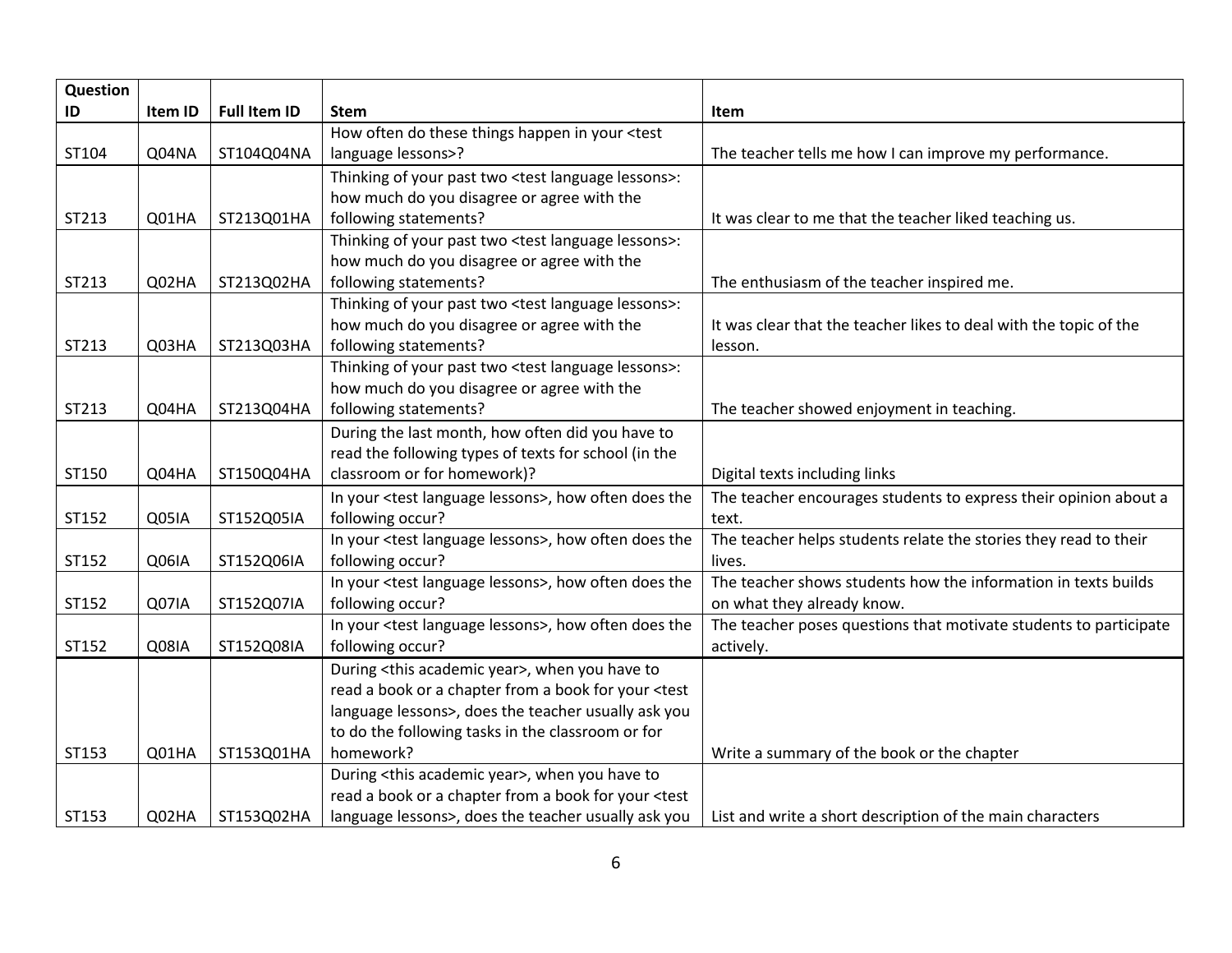| Question |         |                     |                                                                                                                        |                                                                 |
|----------|---------|---------------------|------------------------------------------------------------------------------------------------------------------------|-----------------------------------------------------------------|
| ID       | Item ID | <b>Full Item ID</b> | <b>Stem</b>                                                                                                            | Item                                                            |
|          |         |                     | to do the following tasks in the classroom or for                                                                      |                                                                 |
|          |         |                     | homework?                                                                                                              |                                                                 |
|          |         |                     | During <this academic="" year="">, when you have to</this>                                                             |                                                                 |
|          |         |                     | read a book or a chapter from a book for your <test< td=""><td></td></test<>                                           |                                                                 |
|          |         |                     | language lessons>, does the teacher usually ask you                                                                    |                                                                 |
|          |         |                     | to do the following tasks in the classroom or for                                                                      | Discuss in small groups with other students who read the same   |
| ST153    | Q03HA   | ST153Q03HA          | homework?                                                                                                              | book or chapter                                                 |
|          |         |                     | During <this academic="" year="">, when you have to</this>                                                             |                                                                 |
|          |         |                     | read a book or a chapter from a book for your <test< td=""><td></td></test<>                                           |                                                                 |
|          |         |                     | language lessons>, does the teacher usually ask you                                                                    |                                                                 |
|          |         |                     | to do the following tasks in the classroom or for                                                                      | Give your personal thoughts about the book or the chapter (e.g. |
| ST153    | Q04HA   | ST153Q04HA          | homework?                                                                                                              | did you like it and if so, why?)                                |
|          |         |                     | During <this academic="" year="">, when you have to</this>                                                             |                                                                 |
|          |         |                     | read a book or a chapter from a book for your <test< td=""><td></td></test<>                                           |                                                                 |
|          |         |                     | language lessons>, does the teacher usually ask you                                                                    |                                                                 |
|          |         |                     | to do the following tasks in the classroom or for                                                                      |                                                                 |
| ST153    | Q05HA   | ST153Q05HA          | homework?                                                                                                              | Answer questions about the book or the chapter                  |
|          |         |                     | During <this academic="" year="">, when you have to</this>                                                             |                                                                 |
|          |         |                     | read a book or a chapter from a book for your <test< td=""><td></td></test<>                                           |                                                                 |
|          |         |                     | language lessons>, does the teacher usually ask you                                                                    |                                                                 |
|          |         |                     | to do the following tasks in the classroom or for                                                                      | Compare the content of the book or the chapter with your own    |
| ST153    | Q06HA   | ST153Q06HA          | homework?                                                                                                              | experience                                                      |
|          |         |                     | During <this academic="" year="">, when you have to</this>                                                             |                                                                 |
|          |         |                     | read a book or a chapter from a book for your <test< td=""><td></td></test<>                                           |                                                                 |
|          |         |                     | language lessons>, does the teacher usually ask you                                                                    |                                                                 |
|          |         |                     | to do the following tasks in the classroom or for                                                                      |                                                                 |
| ST153    | Q08HA   | ST153Q08HA          | homework?                                                                                                              | Compare the book with other books or texts on a similar topic   |
|          |         |                     | During <this academic="" year="">, when you have to</this>                                                             |                                                                 |
|          |         |                     | read a book or a chapter from a book for your <test< td=""><td></td></test<>                                           |                                                                 |
|          |         |                     | language lessons>, does the teacher usually ask you                                                                    |                                                                 |
|          |         |                     | to do the following tasks in the classroom or for                                                                      |                                                                 |
| ST153    | Q09HA   | ST153Q09HA          | homework?                                                                                                              | Select a passage you liked or disliked and explain why          |
|          |         |                     | During <this academic="" year="">, when you have to</this>                                                             |                                                                 |
| ST153    | Q10HA   | ST153Q10HA          | read a book or a chapter from a book for your <test< td=""><td>Write a text related to what you have read</td></test<> | Write a text related to what you have read                      |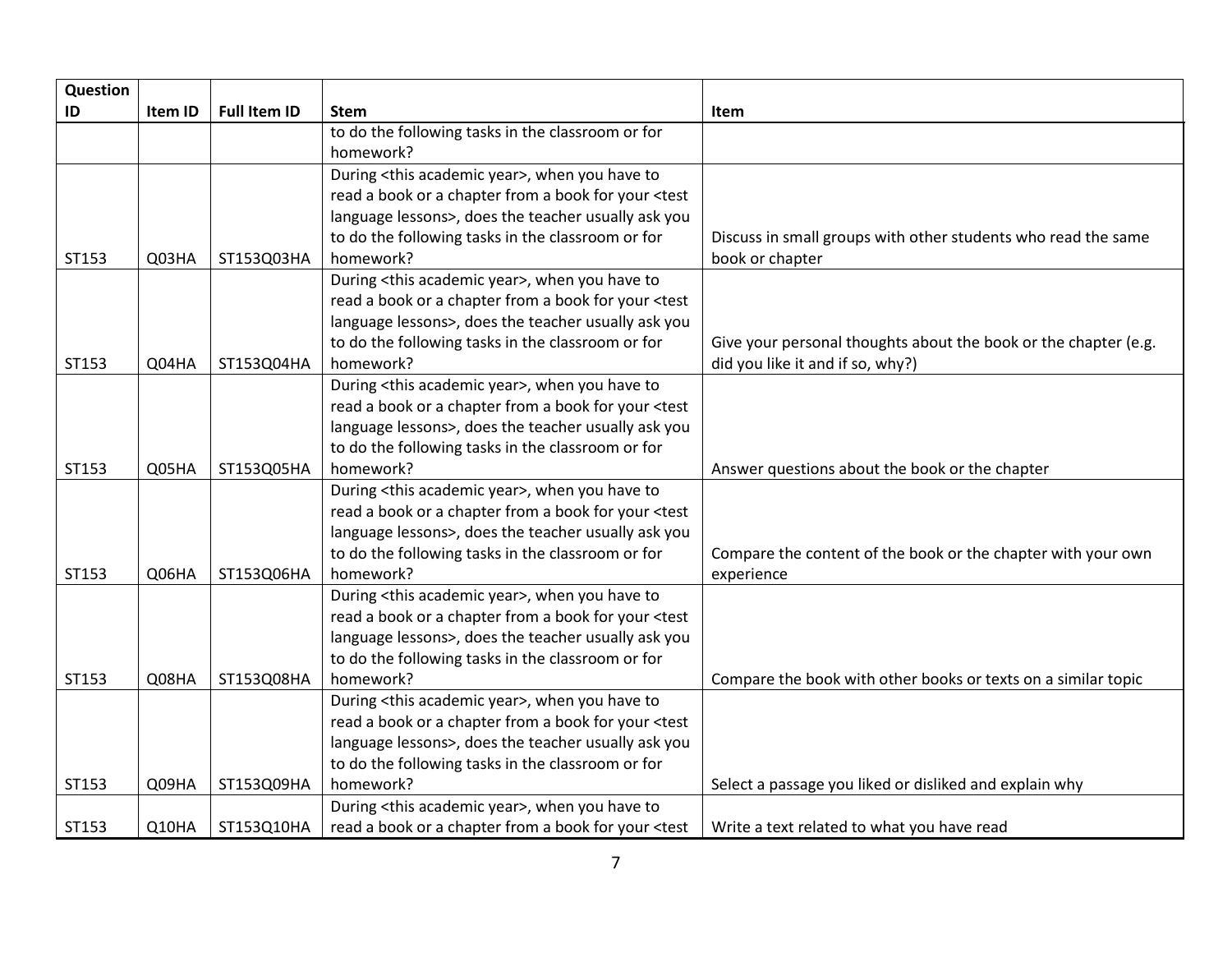| Question |         |                     |                                                     |                                                                                       |
|----------|---------|---------------------|-----------------------------------------------------|---------------------------------------------------------------------------------------|
| ID       | Item ID | <b>Full Item ID</b> | <b>Stem</b>                                         | Item                                                                                  |
|          |         |                     | language lessons>, does the teacher usually ask you |                                                                                       |
|          |         |                     | to do the following tasks in the classroom or for   |                                                                                       |
|          |         |                     | homework?                                           |                                                                                       |
|          |         |                     | At school, have you ever been taught the following  | How to use keywords when using a search engine such as                                |
| ST158    | Q01HA   | ST158Q01HA          | things?                                             | <google©>, <yahoo©>, etc.</yahoo©></google©>                                          |
|          |         |                     | At school, have you ever been taught the following  |                                                                                       |
| ST158    | Q02HA   | ST158Q02HA          | things?                                             | How to decide whether to trust information from the Internet                          |
|          |         |                     | At school, have you ever been taught the following  | How to compare different web pages and decide what                                    |
| ST158    | Q03HA   | ST158Q03HA          | things?                                             | information is more relevant for your school work                                     |
|          |         |                     | At school, have you ever been taught the following  | To understand the consequences of making information publicly                         |
| ST158    | Q04HA   | ST158Q04HA          | things?                                             | available online on <facebook©>, <instagram©>, etc.</instagram©></facebook©>          |
|          |         |                     | At school, have you ever been taught the following  | How to use the short description below the links in the list of                       |
| ST158    | Q05HA   | ST158Q05HA          | things?                                             | results of a search                                                                   |
|          |         |                     | At school, have you ever been taught the following  |                                                                                       |
| ST158    | Q06HA   | ST158Q06HA          | things?                                             | How to detect whether the information is subjective or biased                         |
|          |         |                     | At school, have you ever been taught the following  |                                                                                       |
| ST158    | Q07HA   | ST158Q07HA          | things?                                             | How to detect phishing or spam emails                                                 |
|          |         |                     | Which of the following statements best describes    |                                                                                       |
| ST168    | Q01HA   | ST168Q01HA          | how you read books (on any topic)?                  |                                                                                       |
|          |         |                     | How often are you involved in the following reading |                                                                                       |
| ST176    | Q01IA   | ST176Q01IA          | activities?                                         | Reading emails                                                                        |
|          |         |                     | How often are you involved in the following reading |                                                                                       |
| ST176    | Q02IA   | ST176Q02IA          | activities?                                         | <chat line="" on=""> (e.g. <whatsapp®>, <messenger®>)</messenger®></whatsapp®></chat> |
|          |         |                     | How often are you involved in the following reading |                                                                                       |
| ST176    | Q03IA   | ST176Q03IA          | activities?                                         | Reading online news                                                                   |
|          |         |                     | How often are you involved in the following reading |                                                                                       |
| ST176    | Q05IA   | ST176Q05IA          | activities?                                         | Searching information online to learn about a particular topic                        |
|          |         |                     | How often are you involved in the following reading |                                                                                       |
| ST176    | Q06IA   | ST176Q06IA          | activities?                                         | Taking part in online group discussions or forums                                     |
|          |         |                     | How often are you involved in the following reading | Searching for practical information online (e.g. schedules, events,                   |
| ST176    | Q07IA   | ST176Q07IA          | activities?                                         | tips, recipes)                                                                        |
|          |         |                     | In your opinion, how appropriate are the following  | Answer the email and ask for more information about the                               |
| ST166    | Q01HA   | ST166Q01HA          | strategies in reaction to this email?               | smartphone                                                                            |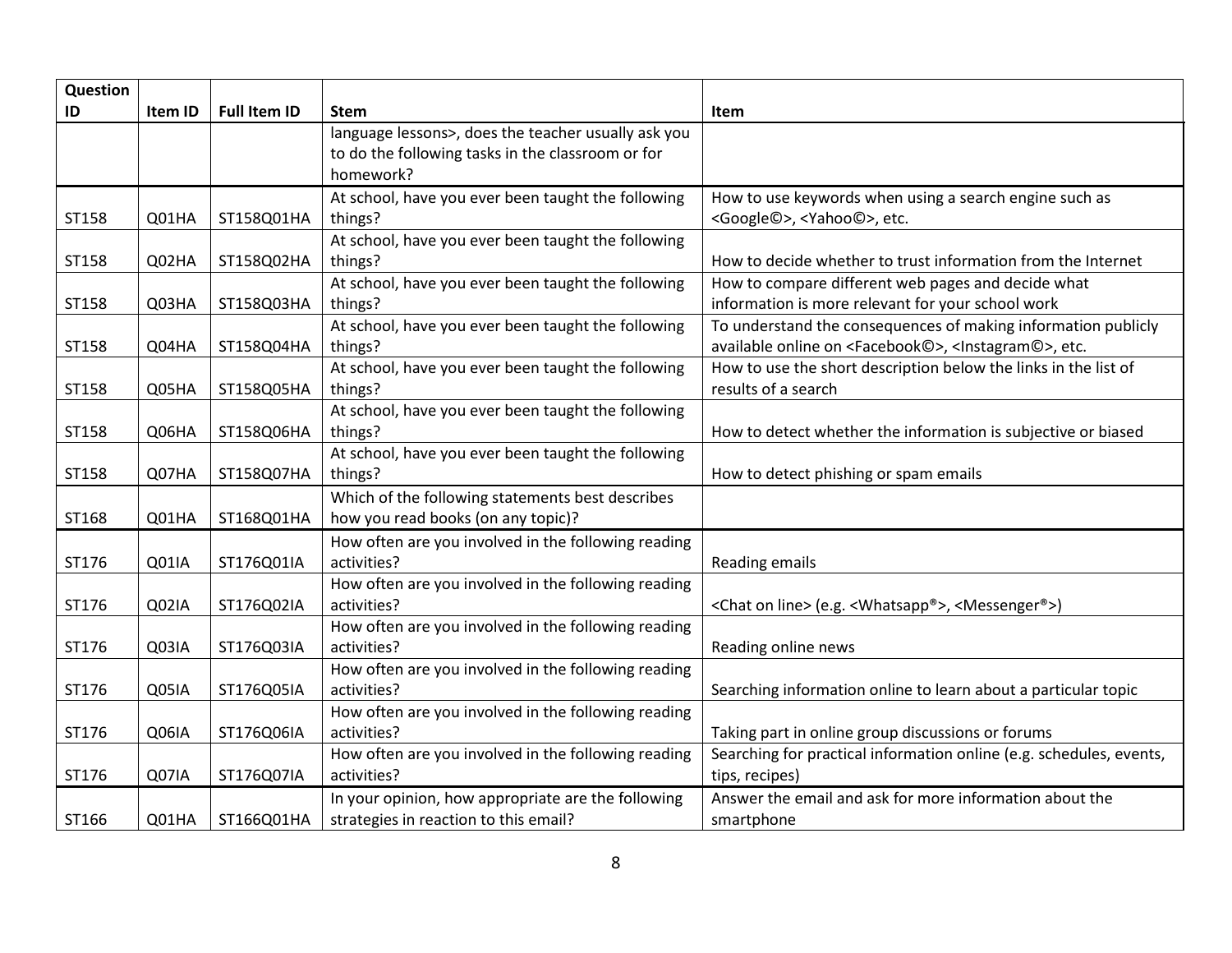| Question |         |                     |                                                    |                                                                       |
|----------|---------|---------------------|----------------------------------------------------|-----------------------------------------------------------------------|
| ID       | Item ID | <b>Full Item ID</b> | <b>Stem</b>                                        | Item                                                                  |
|          |         |                     | In your opinion, how appropriate are the following |                                                                       |
| ST166    | Q02HA   | ST166Q02HA          | strategies in reaction to this email?              | Check the sender's email address                                      |
|          |         |                     | In your opinion, how appropriate are the following |                                                                       |
| ST166    | Q03HA   | ST166Q03HA          | strategies in reaction to this email?              | Click on the link to fill out the form as soon as possible            |
|          |         |                     | In your opinion, how appropriate are the following |                                                                       |
| ST166    | Q04HA   | ST166Q04HA          | strategies in reaction to this email?              | Delete the email without clicking on the link                         |
|          |         |                     | In your opinion, how appropriate are the following | Check the website of the mobile phone operator to see whether         |
| ST166    | Q05HA   | ST166Q05HA          | strategies in reaction to this email?              | the smartphone offer is mentioned                                     |
|          |         |                     | How easy do you think it would be for you to       |                                                                       |
| ST196    | Q02HA   | ST196Q02HA          | perform the following tasks on your own?           | Explain how carbon-dioxide emissions affect global climate change     |
|          |         |                     | How easy do you think it would be for you to       | Establish a connection between prices of textiles and working         |
| ST196    | Q03HA   | ST196Q03HA          | perform the following tasks on your own?           | conditions in the countries of production                             |
|          |         |                     | How easy do you think it would be for you to       |                                                                       |
| ST196    | Q04HA   | ST196Q04HA          | perform the following tasks on your own?           | Discuss the different reasons why people become refugees              |
|          |         |                     | How easy do you think it would be for you to       | Explain why some countries suffer more from global climate            |
| ST196    | Q05HA   | ST196Q05HA          | perform the following tasks on your own?           | change than others                                                    |
|          |         |                     | How easy do you think it would be for you to       | Explain how economic crises in single countries affect the global     |
| ST196    | Q06HA   | ST196Q06HA          | perform the following tasks on your own?           | economy                                                               |
|          |         |                     | How easy do you think it would be for you to       | Discuss the consequences of economic development on the               |
| ST196    | Q07HA   | ST196Q07HA          | perform the following tasks on your own?           | environment                                                           |
| ST197    | Q12HA   | ST197Q12HA          | How informed are you about the following topics?   | Equality between men and women in different parts of the world        |
|          |         |                     | How well does each of the following statements     |                                                                       |
| ST214    | Q02HA   | ST214Q02HA          | below describe you?                                | I want to learn more about the religions of the world.                |
| ST221    | Q01HA   | ST221Q01HA          | Do you learn the following at school?              | I learn about the interconnectedness of countries' economies.         |
| ST221    | Q02HA   | ST221Q02HA          | Do you learn the following at school?              | I learn how to solve conflicts with other people in our classrooms.   |
| ST221    | Q03HA   | ST221Q03HA          | Do you learn the following at school?              | I learn about different cultures.                                     |
|          |         |                     |                                                    | We read newspapers, look for news on the internet or watch the        |
| ST221    | Q04HA   | ST221Q04HA          | Do you learn the following at school?              | news together during classes.                                         |
|          |         |                     |                                                    | I am often invited by my teachers to give my personal opinion         |
| ST221    | Q05HA   | ST221Q05HA          | Do you learn the following at school?              | about international news.                                             |
|          |         |                     |                                                    | I participate in events celebrating cultural diversity throughout the |
| ST221    | Q06HA   | ST221Q06HA          | Do you learn the following at school?              | school year.                                                          |